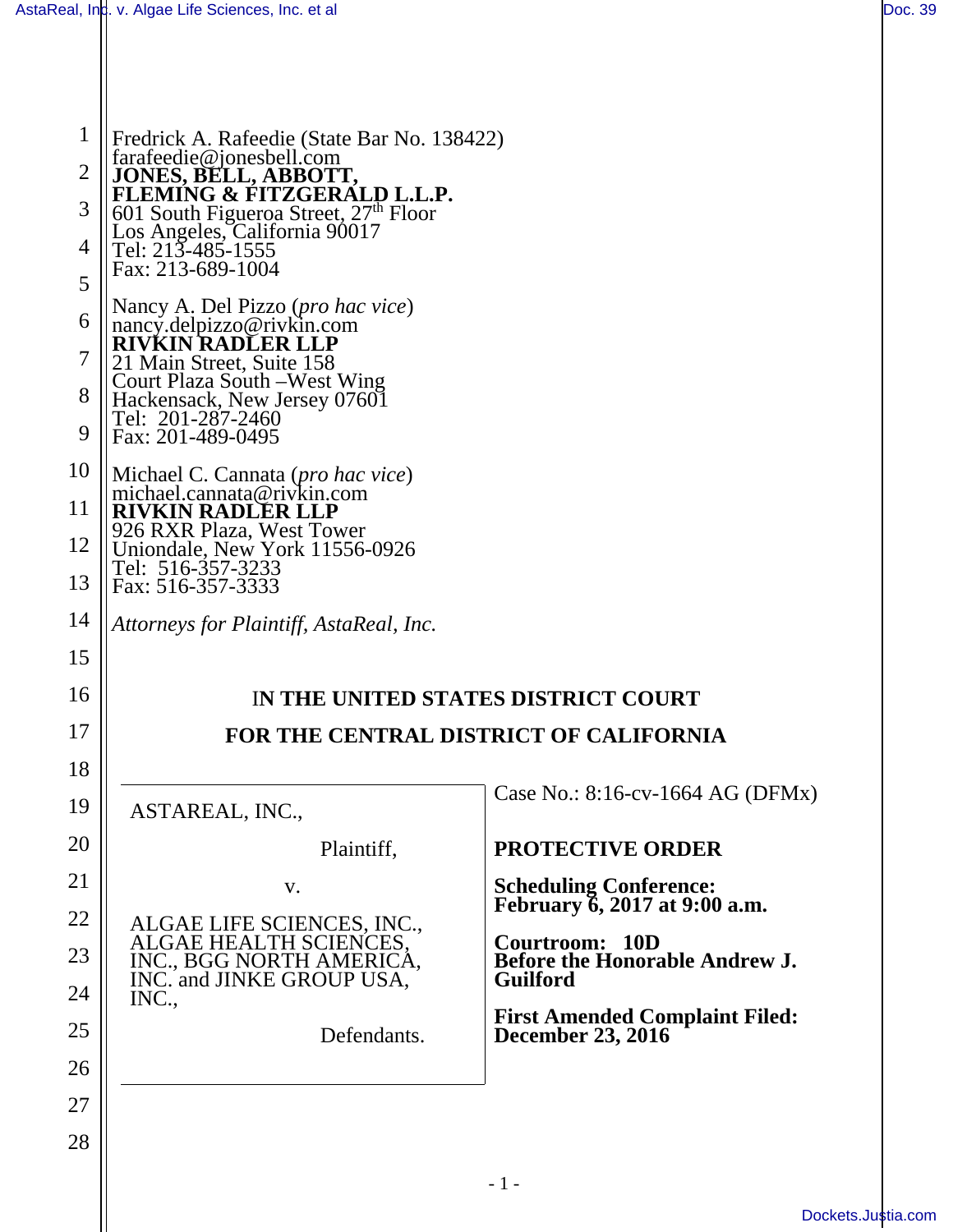## 1

2

3

4

5

6

7

8

9

10

11

12

### **1. PURPOSE AND LIMITS OF THIS ORDER**

Discovery in this action is likely to involve confidential, proprietary, or private information requiring special protection from public disclosure and from use for any purpose other than this litigation. Thus, the Court enters this Protective Order. This Order does not confer blanket protections on all disclosures or responses to discovery, and the protection it gives from public disclosure and use extends only to the specific material entitled to confidential treatment under the applicable legal principles.

The parties shall comply with L.R. 79-5.2.2(b) for purposes of filing with the Court any and all material designated in accordance with the terms set forth below, including any part of any pleadings and/or depositions and all papers (including pleadings, affidavits and memoranda of law) relying on or purporting to reproduce or paraphrase information designated in accordance with the terms set forth below.

#### 13

#### **2. DESIGNATING PROTECTED MATERIAL**

14 15 16 17 18 19 20 21 22 23 24 25 26 27 28 **2.1 Over-Designation Prohibited.** Any party or non-party who designates information or items for protection under this Order as "CONFIDENTIAL," or "HIGHLY CONFIDENTIAL – ATTORNEY EYES ONLY" must only designate specific material that qualifies under the appropriate standards. To the extent practicable, only those parts of documents, items, or oral or written communications that require protection shall be designated. Designations with a higher confidentiality level when a lower level would suffice are prohibited. Mass, indiscriminate, or routinized designations are prohibited. Unjustified designations expose the designator to sanctions, including the Court's striking all confidentiality designations made by that designator. Designation under this Order is allowed only if the designation is necessary to protect material that, if disclosed to persons not authorized to view it, would cause competitive or other recognized harm. Material may not be designated if it has been made public, or if designation is otherwise unnecessary to protect a secrecy interest. If a designator learns that information or items that it designated for protection do not qualify for protection at all or do not qualify for the level of protection initially asserted, that designator must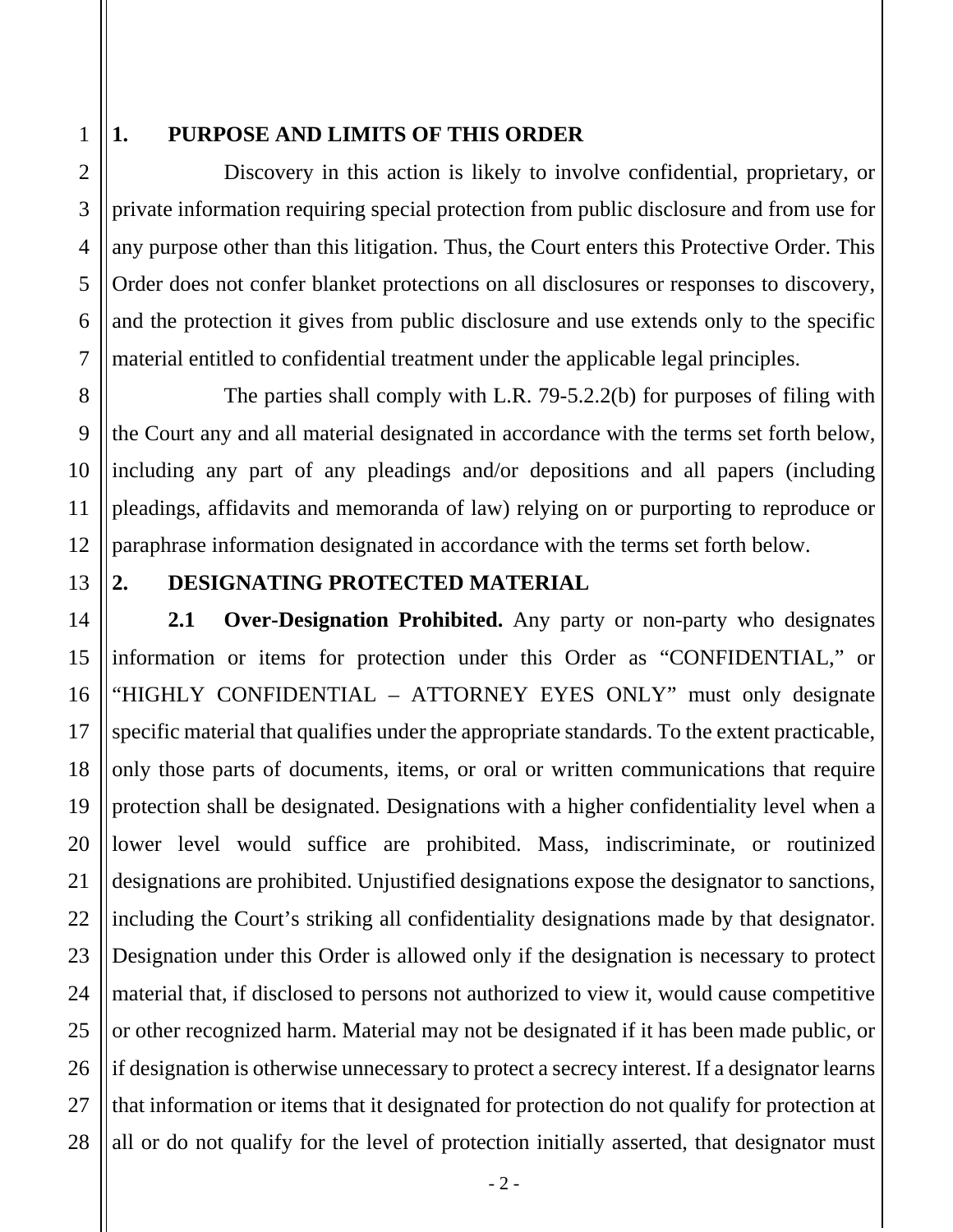1 promptly notify all parties that it is withdrawing the mistaken designation.

**2.2 Manner and Timing of Designations.** Designation under this Order requires the designator to affix the applicable legend ("CONFIDENTIAL," or "HIGHLY CONFIDENTIAL – ATTORNEY EYES ONLY") to each page that contains protected material. For testimony given in deposition or other proceeding, the designator shall specify all protected testimony and the level of protection being asserted. It may make that designation during the deposition or proceeding, or may invoke, on the record or by written notice to all parties on or before the next business day, a right to have up to 21 days from the deposition or proceeding to make its designation.

**2.2.1** A party or non-party that makes original documents or materials available for inspection need not designate them for protection until after the inspecting party has identified which material it would like copied and produced. During the inspection and before the designation, all material shall be treated as HIGHLY CONFIDENTIAL – ATTORNEY EYES ONLY. After the inspecting party has identified the documents it wants copied and produced, the producing party must designate the documents, or portions thereof, that qualify for protection under this Order.

**2.2.2** Parties shall give advance notice if they expect a deposition or other proceeding to include designated material so that the other parties can ensure that only authorized individuals are present at those proceedings when such material is disclosed or used. The use of a document as an exhibit at a deposition shall not in any way affect its designation. Transcripts containing designated material shall have a legend on the title page noting the presence of designated material, and the title page shall be followed by a list of all pages (including line numbers as appropriate) that have been designated, and the level of protection being asserted. The designator shall inform the court reporter of these requirements. Any transcript that is prepared before the expiration of the 21-day period for designation shall be treated during that period as if it had been designated HIGHLY CONFIDENTIAL – ATTORNEY EYES ONLY unless otherwise agreed.

2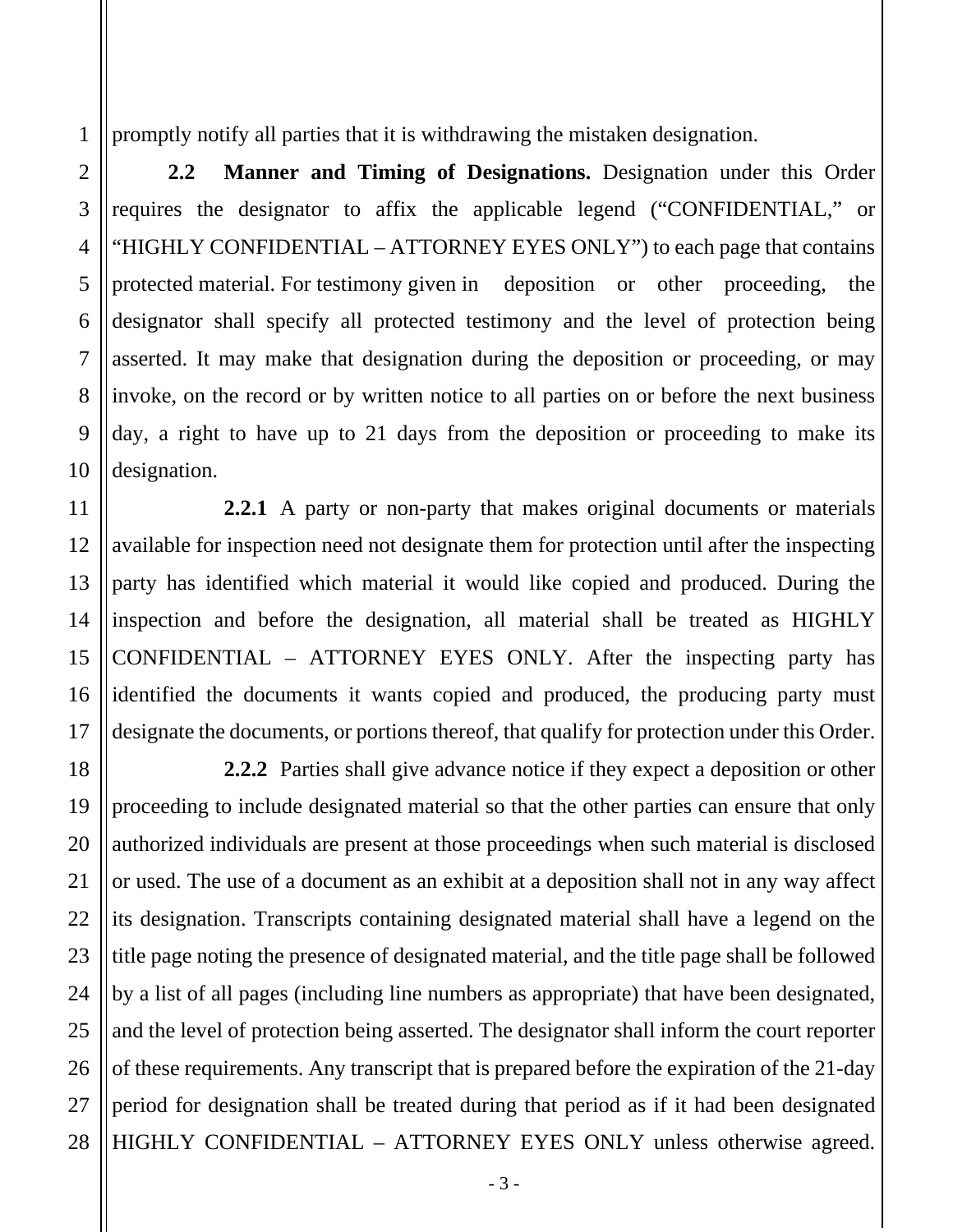1 2 After the expiration of the 21-day period, the transcript shall be treated only as actually designated.

**2.3 Inadvertent Failures to Designate.** An inadvertent failure to designate does not, standing alone, waive protection under this Order. Upon timely assertion or correction of a designation, all recipients must make reasonable efforts to ensure that the material is treated according to this Order.

## **3. CHALLENGING CONFIDENTIALITY DESIGNATIONS**

All challenges to confidentiality designations shall proceed under L.R. 37- 1 through L.R. 37-4.

10

14

15

16

17

18

21

22

23

24

3

4

5

6

7

8

9

## **4. ACCESS TO DESIGNATED MATERIAL**

11 12 13 **4.1 Basic Principles.** A receiving party may use designated material only for this litigation. Designated material may be disclosed only to the categories of persons and under the conditions described in this Order.

**4.2 Disclosure of CONFIDENTIAL Material Without Further Approval.** Unless otherwise ordered by the Court or permitted in writing by the designator, a receiving party may disclose any material designated CONFIDENTIAL only to:

**4.2.1** The receiving party's outside counsel of record in this action and employees of outside counsel of record to whom disclosure is reasonably necessary;

19 20 **4.2.2** The officers, directors, and employees of the receiving party to whom disclosure is reasonably necessary;

**4.2.3** Experts retained by the receiving party's outside counsel of record to whom disclosure is reasonably necessary, and who have signed the Agreement to Be Bound (Exhibit A);

**4.2.4** The Court and its personnel;

25 26 **4.2.5** Outside court reporters and their staff, professional jury or trial consultants, and professional vendors to whom disclosure is reasonably necessary;

27 28 **4.2.6** During their depositions, witnesses in the action to whom disclosure is reasonably necessary; and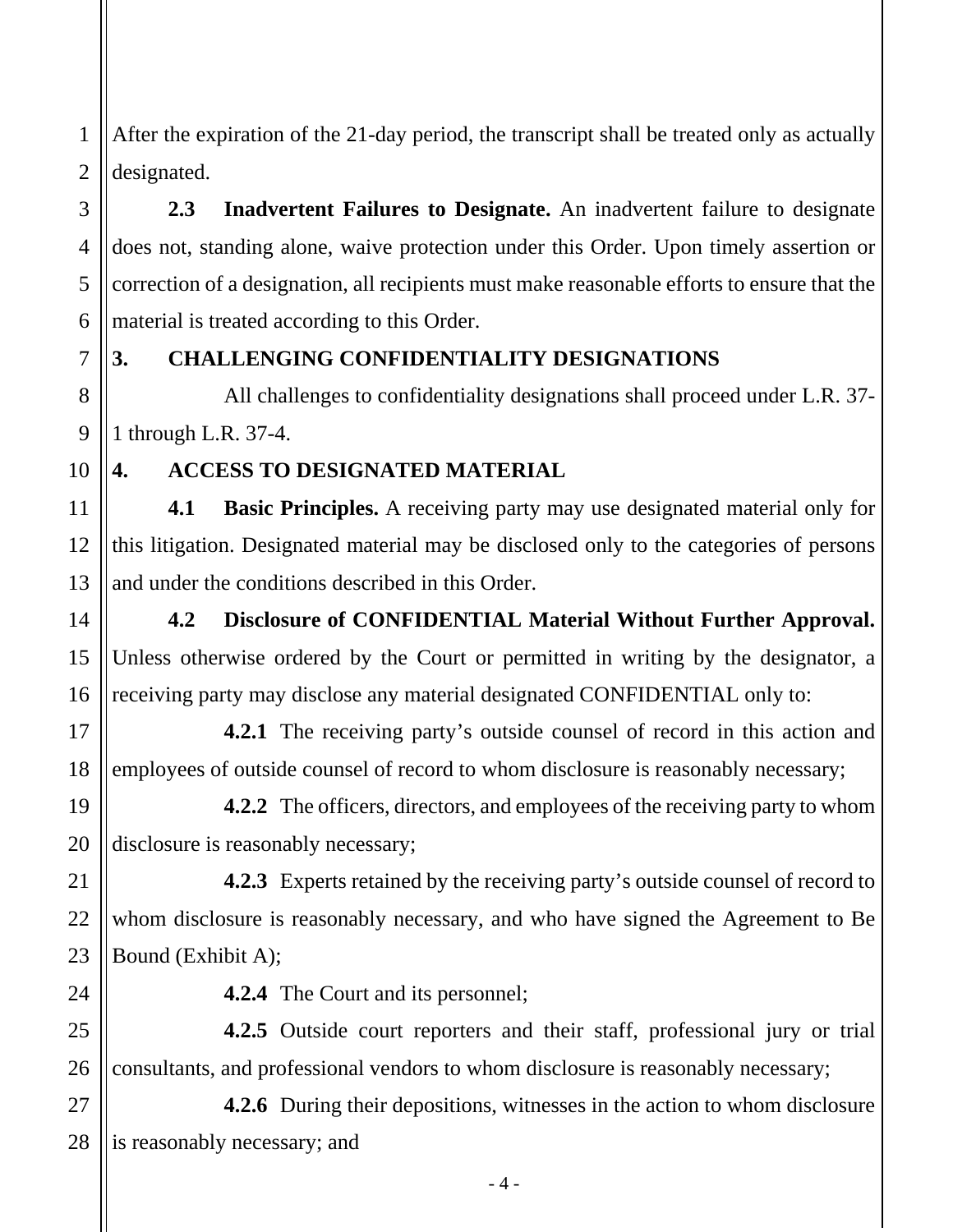2 **4.2.7** The author or recipient of a document containing the material, or a custodian or other person who otherwise possessed or knew the information.

**4.3 Disclosure of HIGHLY CONFIDENTIAL – ATTORNEY EYES ONLY Material Without Further Approval.** Unless permitted in writing by the designator, a receiving party may disclose material designated HIGHLY CONFIDENTIAL – ATTORNEY EYES ONLY without further approval only to:

**4.3.1** The receiving party's outside counsel of record in this action and employees of outside counsel of record to whom it is reasonably necessary to disclose the information;

10

14

15

16

17

18

19

20

21

22

23

24

25

26

27

28

1

3

4

5

6

7

8

9

**4.3.2** The Court and its personnel;

11 12 13 **4.3.3** Outside court reporters and their staff, professional jury or trial consultants, and professional vendors to whom disclosure is reasonably necessary, and who have signed the Agreement to Be Bound (Exhibit A); and

**4.3.4** The author or recipient of a document containing the material, or a custodian or other person who otherwise possessed or knew the information.

**4.3.5** Experts retained by the receiving party's outside counsel of record to whom disclosure is reasonably necessary, and who have signed the Agreement to Be Bound (Exhibit A);

**4.4 Procedures for Approving or Objecting to Disclosure of HIGHLY CONFIDENTIAL – ATTORNEY EYES ONLY Material to In-House Counsel.** Unless agreed to in writing by the designator:

**4.4.1** A party seeking to disclose to in-house counsel any material designated HIGHLY CONFIDENTIAL – ATTORNEY EYES ONLY must first make a written request to the designator providing the full name of the in-house counsel, the city and state of such counsel's residence, and such counsel's current and reasonably foreseeable future primary job duties and responsibilities in sufficient detail to determine present or potential involvement in any competitive decision-making.

- 5 -

**4.4.2** A party that makes a request and provides the information specified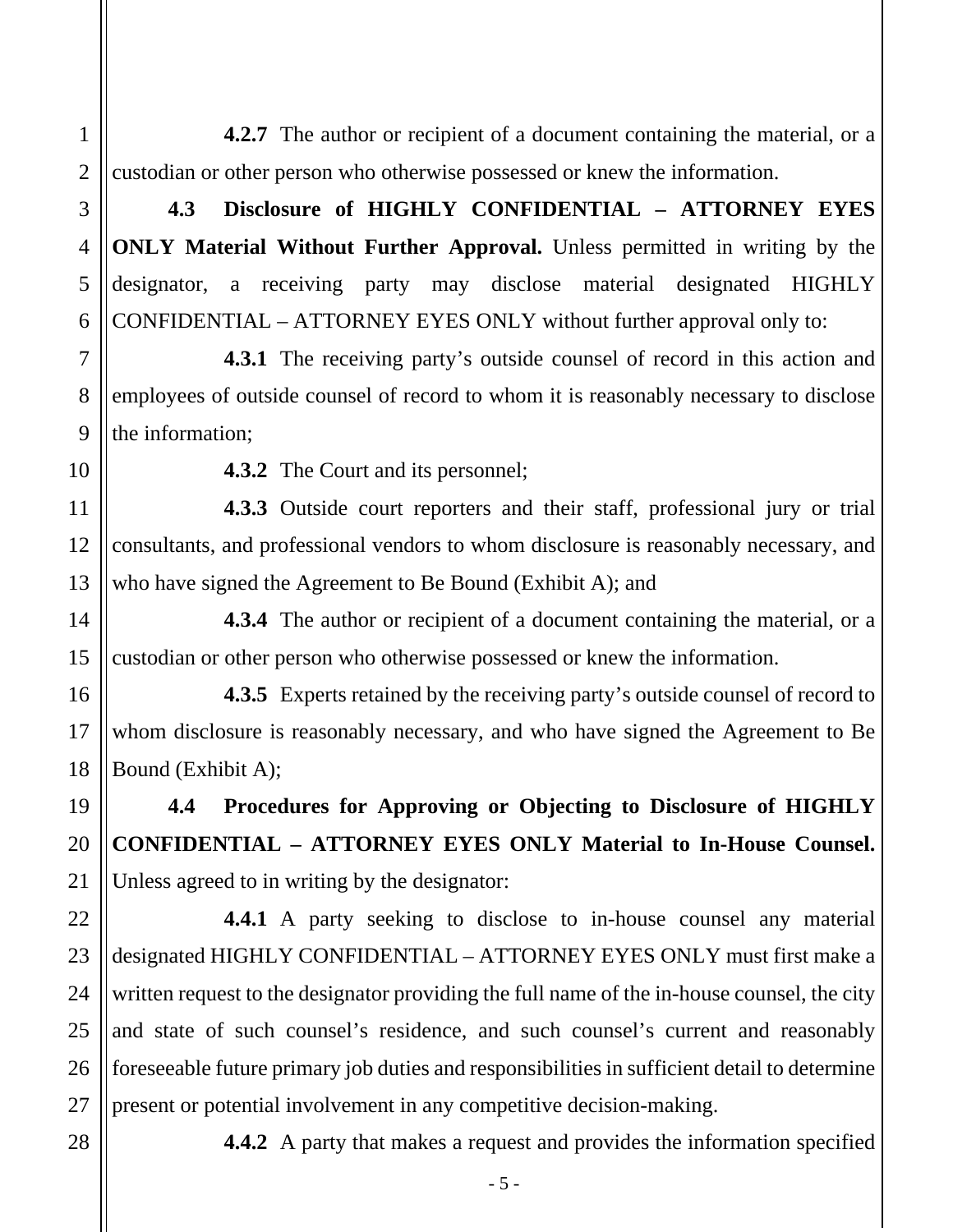1 2 in paragraphs 4.4.1 may disclose the designated material to the identified in-house counsel unless, within seven days of delivering the request, the party receives a written objection from the designator providing detailed grounds for the objection.

**4.4.3** All challenges to objections from the designator shall proceed under L.R. 37-1 through L.R. 37-4.

# **5. PROTECTED MATERIAL SUBPOENAED OR ORDERED PRODUCED IN OTHER LITIGATION**

**5.1 Subpoenas and Court Orders.** This Order in no way excuses noncompliance with a lawful subpoena or court order. The purpose of the duties described in this section is to alert the interested parties to the existence of this Order and to give the designator an opportunity to protect its confidentiality interests in the court where the subpoena or order issued.

**5.2 Notification Requirement.** If a party is served with a subpoena or a court order issued in other litigation that compels disclosure of any information or items designated in this action as CONFIDENTIAL or HIGHLY CONFIDENTIAL – ATTORNEY EYES ONLY, that party must:

**5.2.1** Promptly notify the designator in writing. Such notification shall include a copy of the subpoena or court order;

**5.2.2** Promptly notify in writing the party who caused the subpoena or order to issue in the other litigation that some or all of the material covered by the subpoena or order is subject to this Order. Such notification shall include a copy of this Order; and

**5.2.3** Cooperate with all reasonable procedures sought by the designator whose material may be affected.

**5.3 Wait For Resolution of Protective Order.** If the designator timely seeks a protective order, the party served with the subpoena or court order shall not produce any information designated in this action as CONFIDENTIAL or HIGHLY CONFIDENTIAL – ATTORNEY EYES ONLY before a determination by the court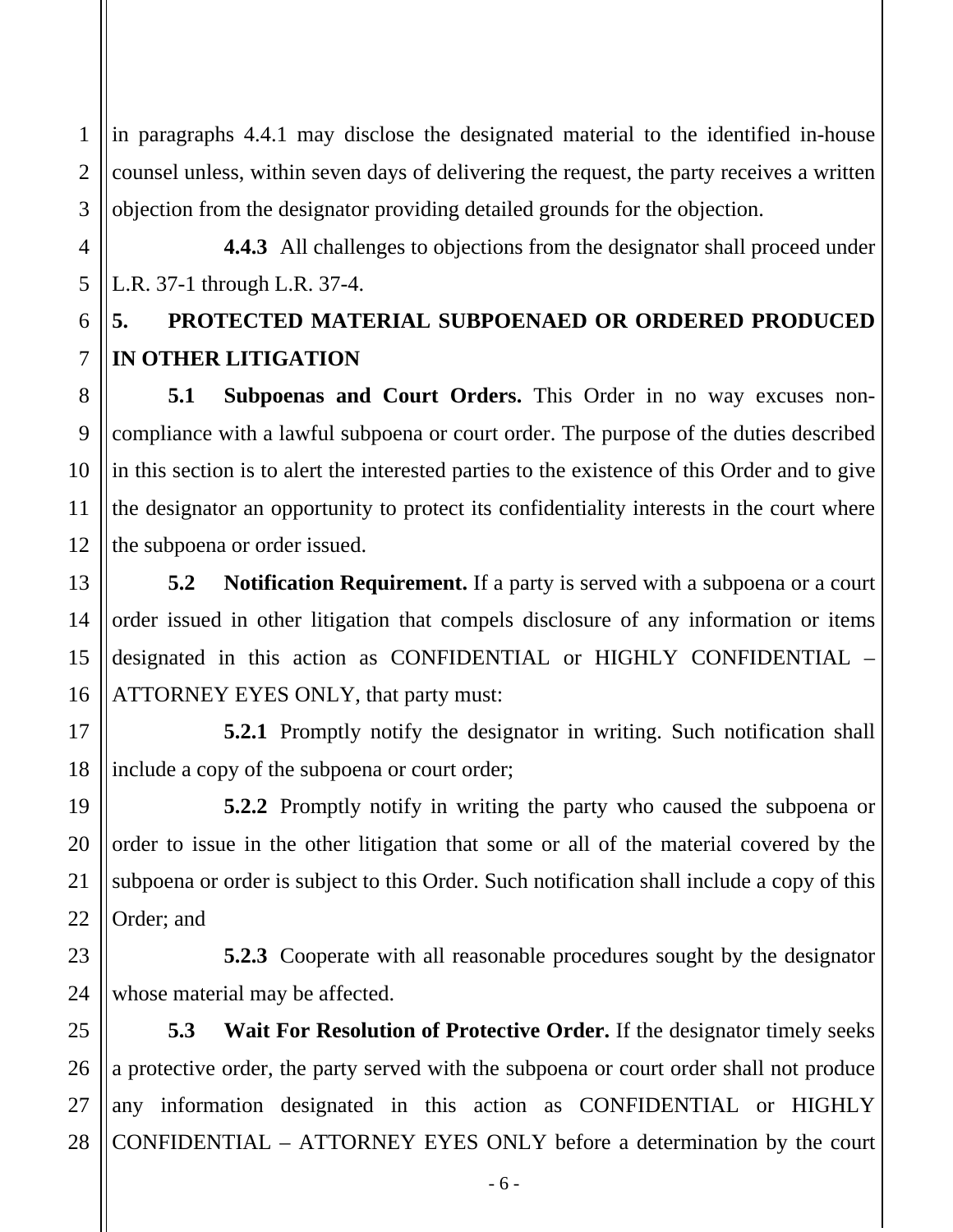1 2 3 where the subpoena or order issued, unless the party has obtained the designator's permission. The designator shall bear the burden and expense of seeking protection of its confidential material in that court.

#### **6. UNAUTHORIZED DISCLOSURE OF DESIGNATED MATERIAL**

If a receiving party learns that, by inadvertence or otherwise, it has disclosed designated material to any person or in any circumstance not authorized under this Order, it must immediately (1) notify in writing the designator of the unauthorized disclosures, (2) use its best efforts to retrieve all unauthorized copies of the designated material, (3) inform the person or persons to whom unauthorized disclosures were made of all the terms of this Order, and (4) use reasonable efforts to have such person or persons execute the Agreement to Be Bound (Exhibit A).

## **7. INADVERTENT PRODUCTION OF PRIVILEGED OR OTHERWISE PROTECTED MATERIAL**

When a producing party gives notice that certain inadvertently produced material is subject to a claim of privilege or other protection, the obligations of the receiving parties are those set forth in Federal Rule of Civil Procedure 26(b)(5)(B). This provision is not intended to modify whatever procedure may be established in an ediscovery order that provides for production without prior privilege review pursuant to Federal Rule of Evidence 502(d) and (e).

#### **8. FINAL DISPOSITION**

Within 60 days after the final disposition of this action, each party shall return all designated material to the designator or destroy such material, including all copies, abstracts, compilations, summaries, and any other format reproducing or capturing any designated material. The receiving party must submit a written certification to the designator by the 60-day deadline that (1) identifies (by category, where appropriate) all the designated material that was returned or destroyed, and (2) affirms that the receiving party has not retained any copies, abstracts, compilations, summaries, or any other format reproducing or capturing any of the designated material.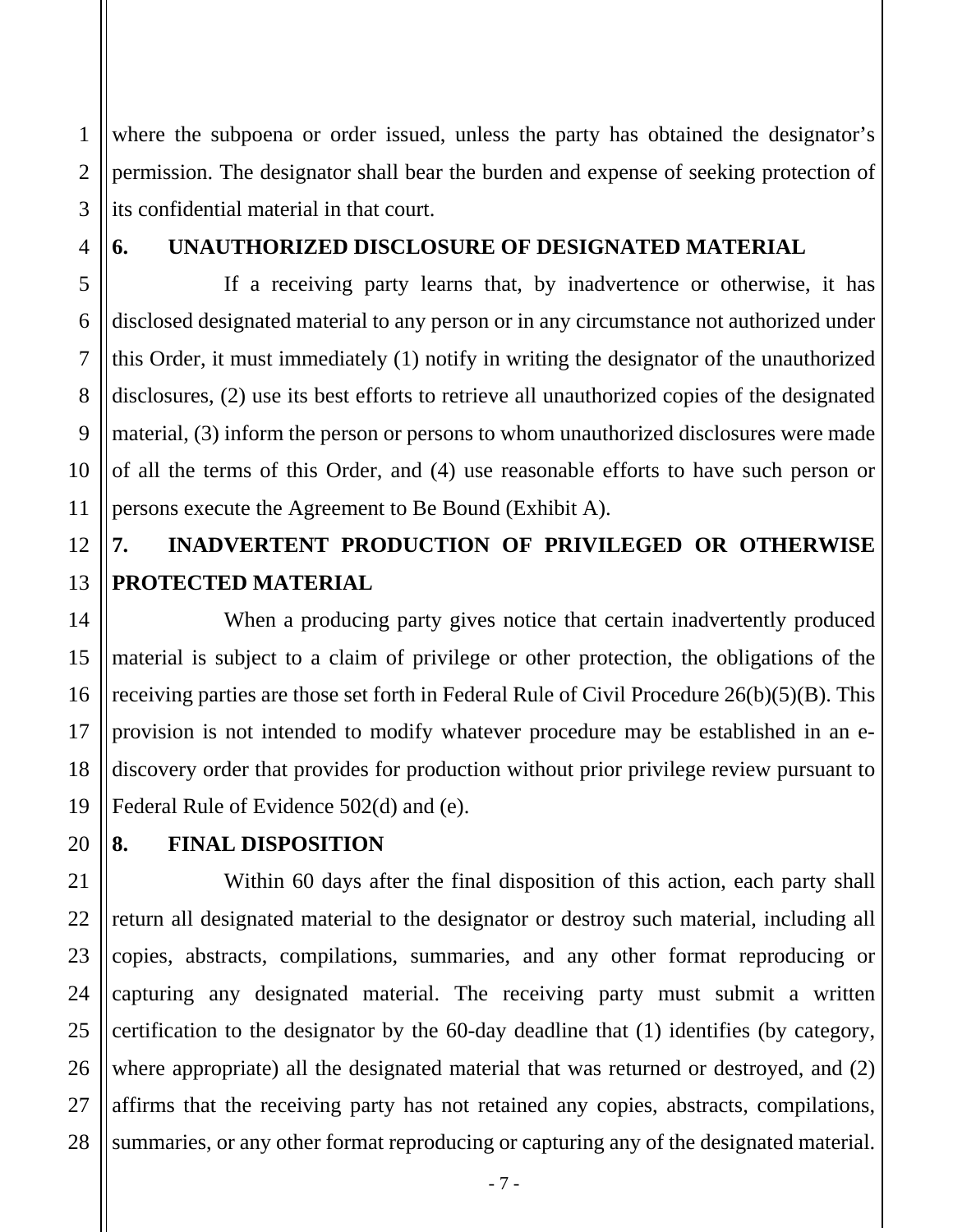This provision shall not prevent counsel from retaining an archival copy of all pleadings, motion papers, trial, deposition, and hearing transcripts, legal memoranda, correspondence, deposition and trial exhibits, expert reports, attorney work product, and consultant and expert work product, even if such materials contain designated material. Any such archival copies remain subject to this Order.

IT IS SO ORDERED.

DATED: February 9, 2017

HON. DOUGLAS F. McCORMICK UNITED STATES MAGISTRATE JUDGE